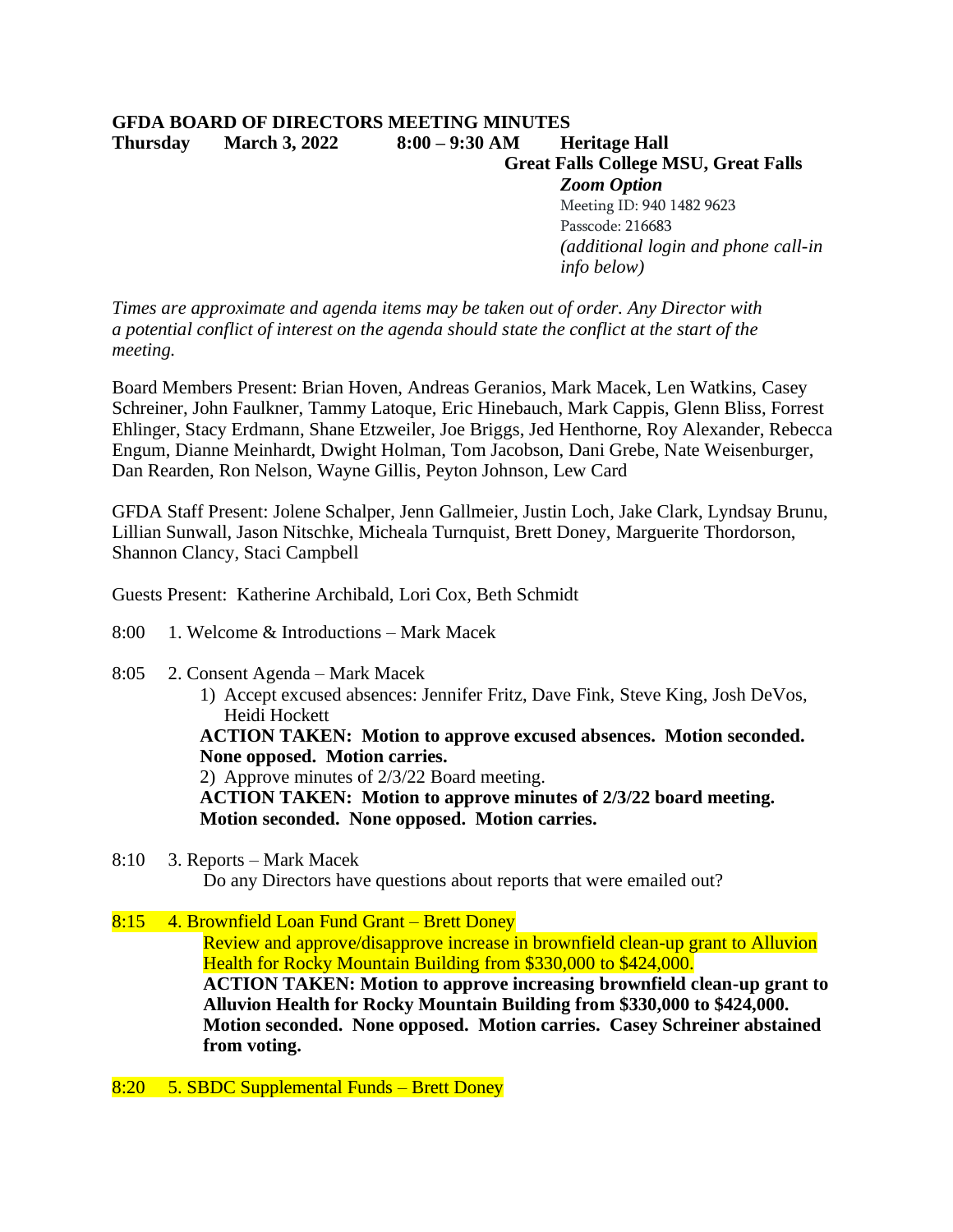Review and approve/disapprove accepting increase in Small Business Development Center (SBDC) supplemental CARES Act funds by approximately \$65,000 and creation of new Navigator staff position to be funded by the funds through September. No match required to accept the funds.

**ACTION TAKEN: Motion to approve new Navigator staff position subject to CARES Act funds being approved. Motion seconded. None opposed. Motion carries.**

- 8:25 6. ARPA Proposal Discussion Brett Doney Discuss new proposals for American Rescue Plan funds.
- 8:40 7. Annual Meeting Brett Doney Set date of annual meeting for June 9<sup>th</sup> and discuss event format. **ACTION TAKEN: Motion to approve annual meeting date for June 9th . Motion seconded. None opposed. Motion carries.**
- 8:45 8. SSBCI Loan Prep Brett Doney Discuss upcoming round of State Small Business Credit Initiative.
- 8:50 9. PeerSpectives Jason Nitschke Briefing on new program for second stage and discussion about potential companies to invite to participate.
- 9:00 10. Lending Rebecca Engum and Jill Kohles Review January Loan Portfolio report.
- 9:05 11. Financial Mark Cappis and Brett Doney Review January financial reports.
- 9:10 12. Investment Ted Lewis and Jenn Gallmeier Discuss status of investment in GFDA's mission.
- 9:15 13. Pipeline Update Jolene Schalper
- 9:20 14. CEO Issues Brett Doney
- 9:25 15. Board Sharing Mark Macek Updates from Board members on issues affecting GFDA's mission and organization.
- 9:30 16. Public Comment Mark Macek Opportunity for public comment.

## *Zoom Login*

Topic: GFDA Board Meeting Time: This is a recurring meeting Meet anytime

Join Zoom Meeting https://zoom.us/j/94014829623?pwd=aXJFRVlZOXJld2N1dU9uN1gxL1JpQT09